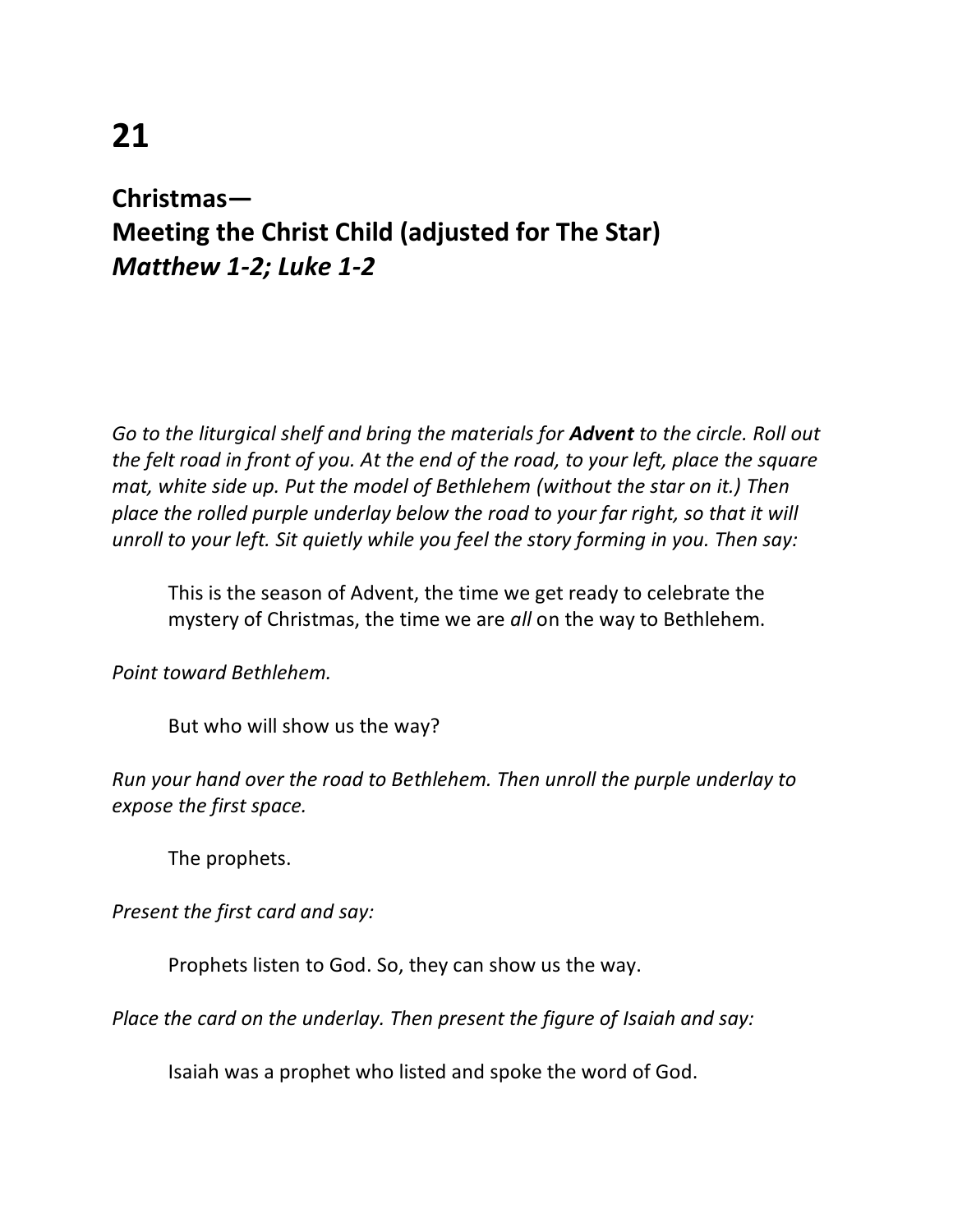*Place Isaiah on the road in front of the card.*

He said one day the Messiah would be born. The Messiah would be like a light shining in darkness. This is what Isaiah said: "The people who walked in darkness have seen a great light; those who dwelt in a land of deep darkness, on them has light shined."

*Place a purple candle between you and the card.*

This is the candle of the prophets. It reminds us that prophets like Isaiah listen to God, so they can show us the way to Bethlehem.

## *Light the candle.*

Let us enjoy the light of the prophets.

*After an appropriate time for meditating, move Isaiah ahead two sections. Unroll the second section of the underlay. Present the second card and say:*

Mary and Joseph are on the way to Bethlehem. They can show us the way. They have a secret. An angel came to them and said, "Do not be afraid. Be joyful. You will have God's special Son. You will name him Jesus."

*Place the card on the underlay. Then turn to the Nativity set on the shelf behind you and take Mary and say:*

Here is Mary...

*Place Mary on the road in front of the card. Then present and place Joseph.* 

...and Joseph...

*Present and place the donkey.*

...and the donkey, who are on the way to Bethlehem, where Jesus will be born.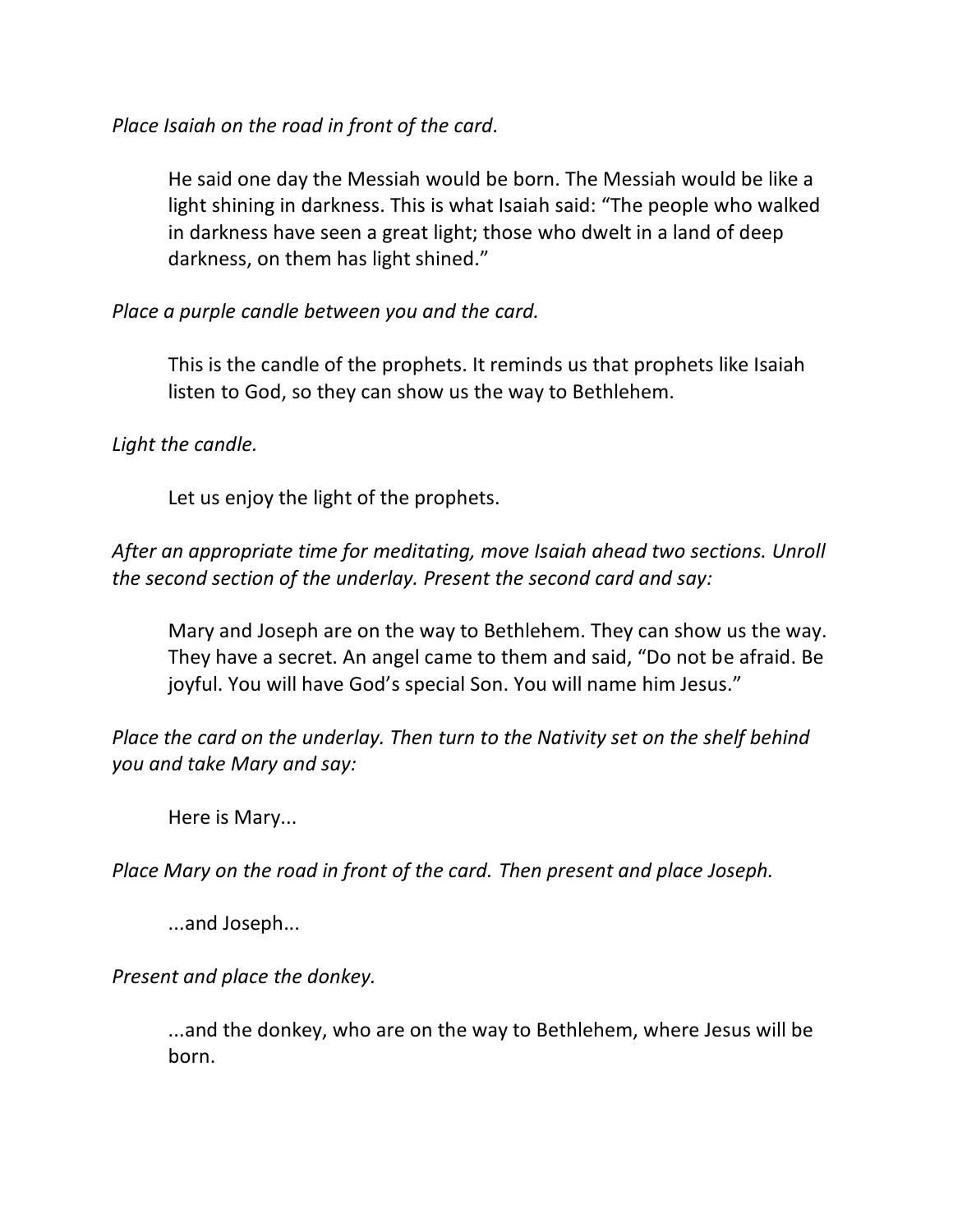*Take a second purple candle and place it between you and the second card as you say:*

This is the candle of the Holy Family. It reminds us not to be afraid, but to be joyful on the way to Bethlehem.

*Light the candle.*

Let us enjoy the light of the Holy Family.

*After an appropriate time for meditating, move Isaiah ahead two sections, and then the Holy Family, so the third section is clear. Unroll the third section of the underlay. Present the third card and say:*

The shepherds are on the way to Bethlehem. They can show us the way. They have good news too. An angel came to them and said, "Do not be afraid. Be joyful. Today a Savior, God's special Son, is born in Bethlehem. You will find him lying in a manger."

*Turn to the Nativity set on the shelf behind you and get the shepherds and sheep, one at a time, and place them on the road in front of the third card as you say:*

Here are the shepherds...and their sheep...who are on the way to Bethlehem to see the special child who was born.

*Place a purple candle (or a rose candle, if this is your church's practice) between you and the third card and say:*

This is the candle of the shepherds. It reminds us of the good news: a Savior, the special Son of God, is born.

*Light the candle.*

Let us enjoy the light of the shepherds.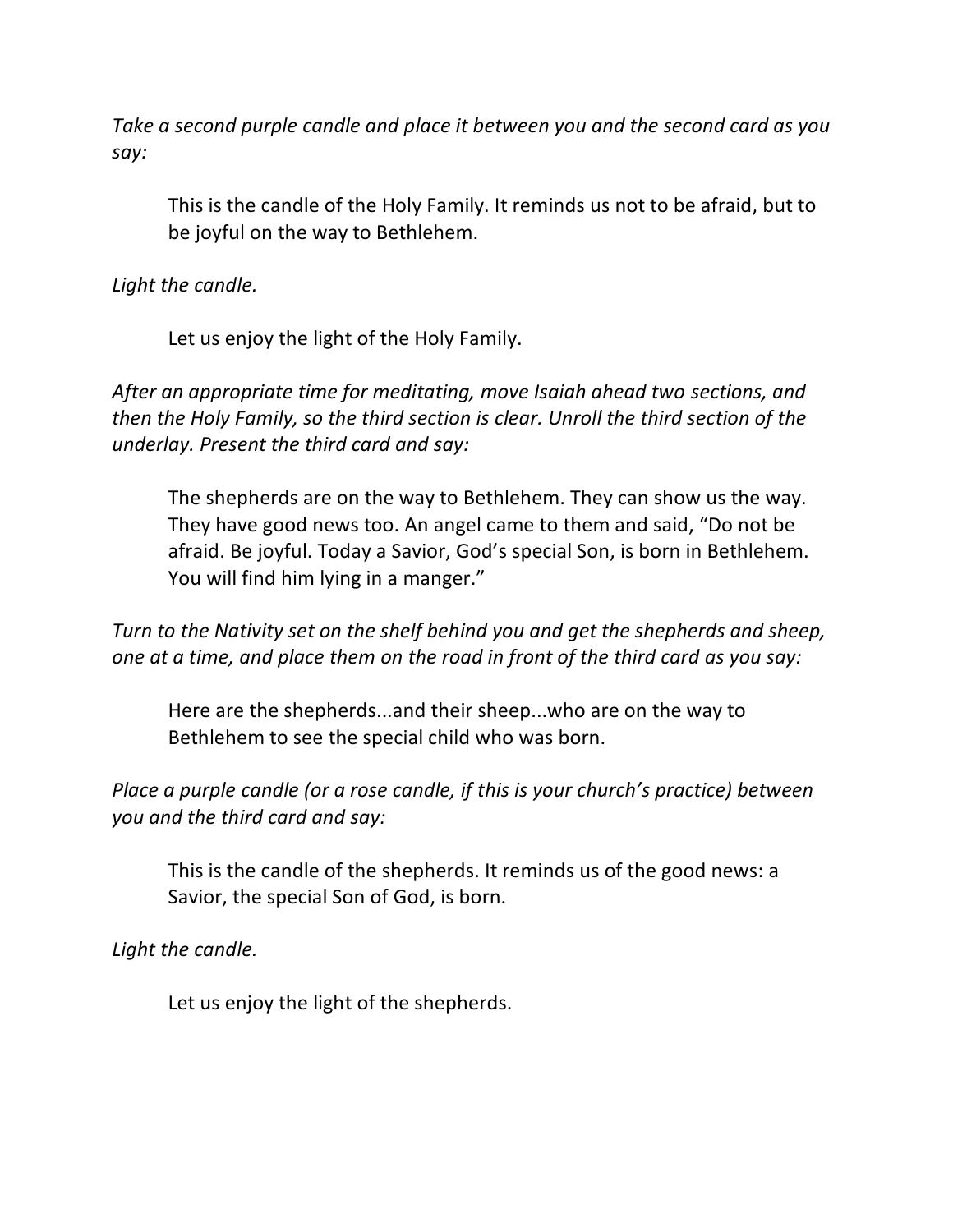*After an appropriate time for meditating, move Isaiah and the Holy Family to the Bethlehem square, and the shepherds to the end of the road. Unroll the fourth section of the purple underlay. Present the fourth card and say:*

A Star can show us the way. The heavens declare the glory of God.

*Present and place the Star in its stand on the road.*

The Star invites us to follow the prophets, Mary and Joseph, and the shepherds to Bethlehem.

*Place a purple candle between you and the fourth card as you say:*

This is the candle of the Star. It reminds us of how the heavens declare the glory of God.

*Light the candle.*

Let us enjoy the light of the Star.

*After an appropriate time of mediating, move the star to stand above Bethlehem, and move the figures one at a time until they form a circle around the door of Bethlehem. Unroll the white section of the underlay. Present the last card and say:*

Today is Christmas, the day we celebrate the mystery of God becoming a person. Today we are all at Bethlehem to meet the Christ Child, the special Son of God.

*Turn to the shelf and pick up the baby in the manger and present it.*

Here is the newborn Christ child, lying in the manger bed....

*From behind the model of Bethlehem move the Christ child through the gate of Bethlehem and place the figure in front of the gate, surrounded by the others, and continue saying:*

...Christ the Light, a Light for the whole world.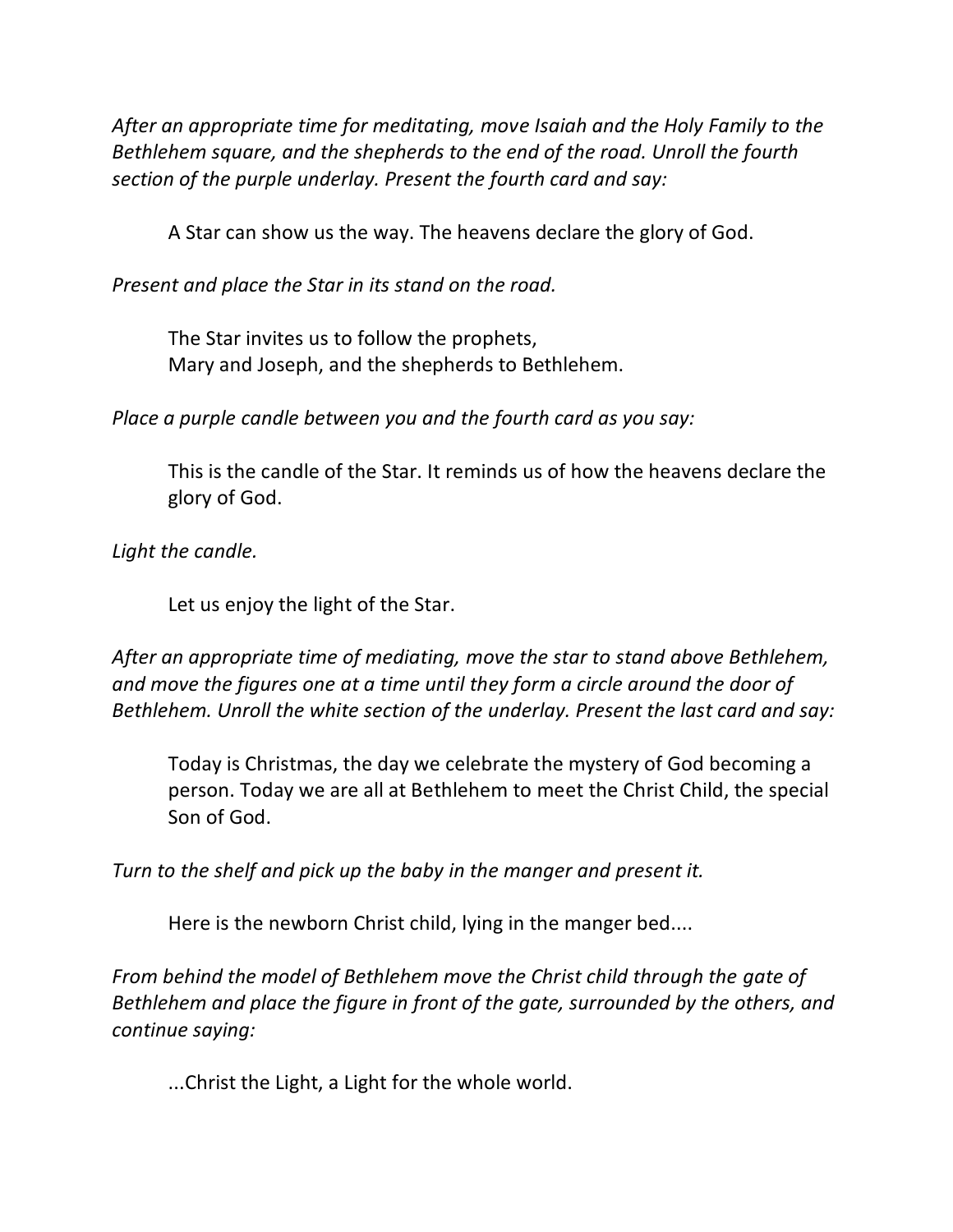*Turn around and take the Christ candle from the shelf, place it on the floor behind the white section of the underlay, and say:*

This is the Christ candle. It reminds us that Christ is Light. The light shines in the darkness, and the darkness has not overcome it.

*Light the Christ candle and say:*

Let us enjoy the Light of Christ.

*After an appropriate time for meditating, take the candle snuffer and say:* 

Now I will change the lights.

*Snuff the first candle flame very slowly, catching the smoke in the snuffer cup and then releasing it. Watch the smoke wind upward into the room and disappear as you say:* 

The light of the prophets...

*Snuff the second candle.*

...and the light of the Holy Family...

*Snuff the third candle.*

...and the light of the shepherds...

*Snuff the fourth candle.*

...and the light of the Star...

*Snuff the Christ Candle.*

...and the Light of Christ can be with us always in many ways and many places all through the year. So, we can keep Christmas all year around.